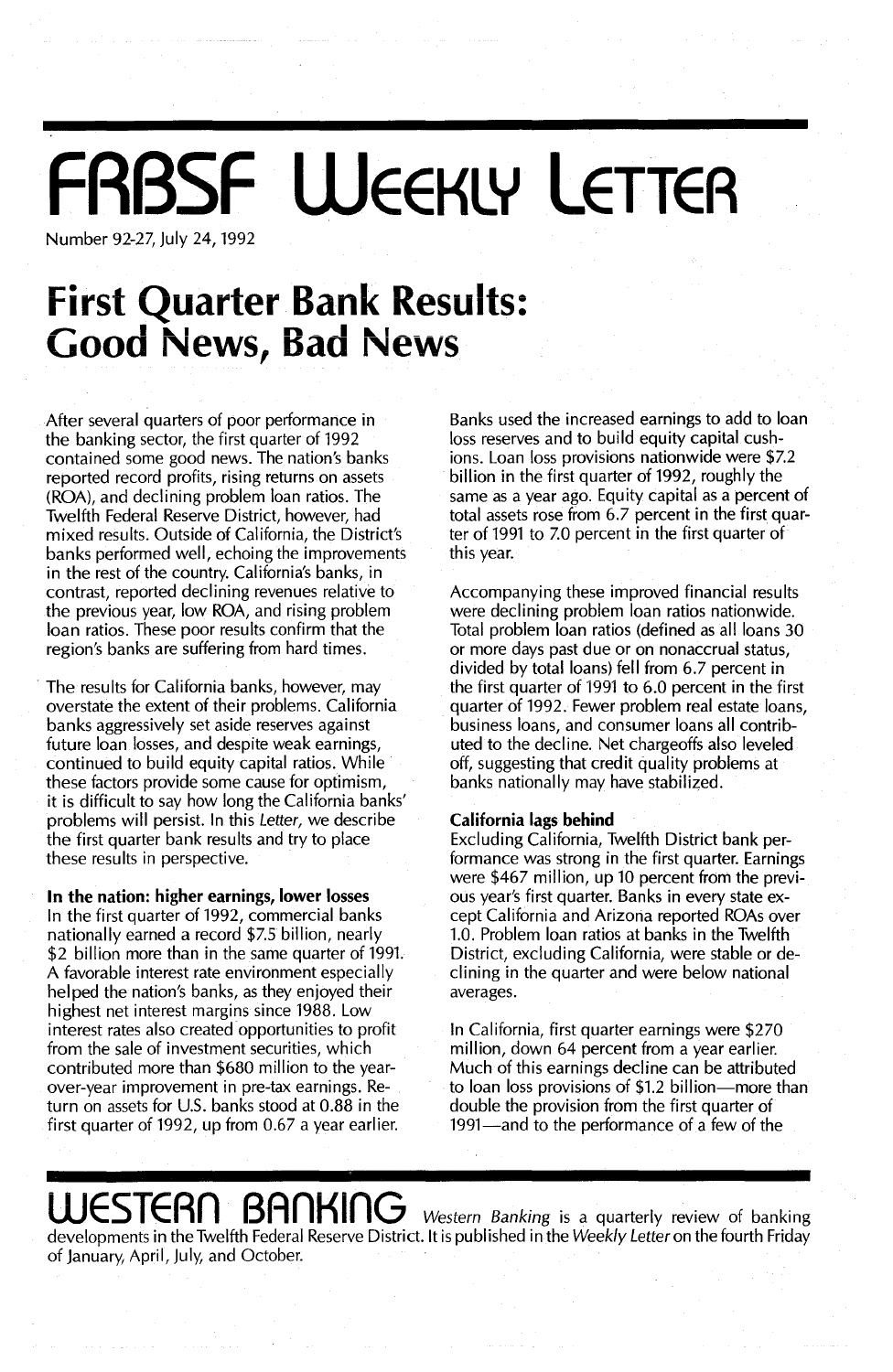# **FRBSF**

largest banks in the state. Combined earnings at the ten largest California banks fell 80 percent from a year earlier, a drop of almost \$490 million. In contrast, the next ten largest banks reported a cornbined earnings increase of almost 80 percent (a little over \$20 million). But the problems in California are not confined to a few big banks. The remaining 450 banks in the state posted a 4 percent decline in combined earnings from the first quarter of 1991, a drop of about \$4 million. First quarter ROAs reflect the same pattern as earnings: 0.19 for the ten largest banks, 1.45 for the next ten largest banks, and 0.58 for the rest of California's banks.

Rising problem loan ratios are particularly evident at California banks. For all banks in the state, the ratio of problem loans to total loans rose 1.7 percentage points from a year earlier, to 7.5 percent (see Chart 1). In fact, problem loan ratios in ail major loan categories rose from the first quarter of 1991 to the first quarter of 1992. Problem real estate loans, in particular, plague California banks. For example, the problem loan ratio for construction loans, which are a component of real estate loans, is over 27 percent for California banks with over \$1 billion in assets, while nationally the average is about 19 percent. Similarly, problem commercial real estate loans at these large banks were about 12 percent in the first quarter, compared to the national average of 8.7 percent. For the smaller California banks, problem real estate loan ratios were below national averages in the first quarter but rose significantly.



#### **A ray of hope for California?**

The figures above suggest that the difficulties facing California's banks are significant. While the industry nationwide exhibits steady improvement, the condition of California banks, particularly in the area of problem loan ratios, continues to worsen. However, the data do provide some reasons for optimism.

First, despite a very weak economic climate and large loan loss provisions, banks in California still reported positive earnings for the first quarter after two consecutive quarters of negative earnings. Second, banks in California are actively reclassifying credits, recognizing current and potential problem loans, and are making large additions to loan loss reserves. Thus, banks in the state are actively recognizing that problems exist and have begun to build the financial reserves to absorb future losses. Finally, despite the weakness in earnings, California banks increased equity capital ratios. The ratio for the state's banks was' 6.5 percent of assets in the first quarter of 1992, up from 6.4 percent in the first quarter of 1991.

#### **Where have aii the bank loans gone?**

The first quarter results reflect another important development affecting the banking industry nationally, namely, slow growth in bank assets. Compared to year-earlier figures, total assets at the nation's banks grew only 2.3 percent. More important, total loans fell over 2.5 percent from the first quarter of 1991. This year-over-year decline in bank loans includes a 10.2 percent drop in business loans, a 3.7 percent decline in consumer loans, and a 2.9 percent increase in real estate loans. The only component of bank portfolios that showed any significant growth was securities holdings, which rose 15 percent. These asset growth patterns were even more pronounced in California: loans dropped 4 percent from the first quarter of 1991 to the first quarter of 1992, while securities holdings skyrocketed more than 43 percent.

California Banks Clearly, these bank asset growth figures reflect general economic conditions as well as a shift by some borrowers away from bank credit. Facing weak loan demand, banks have sought alternative assets and have accumulated large securities portfolios, especially of Treasury and government-backed mortgage securities. Regulatory pressures also may have influenced bank decisions in this regard, as these securities receive favorable treatment under the risk-based capital standards.

> **Karen J. Trenholme Research Associate**

**Jonathan A. Neuberger Economist**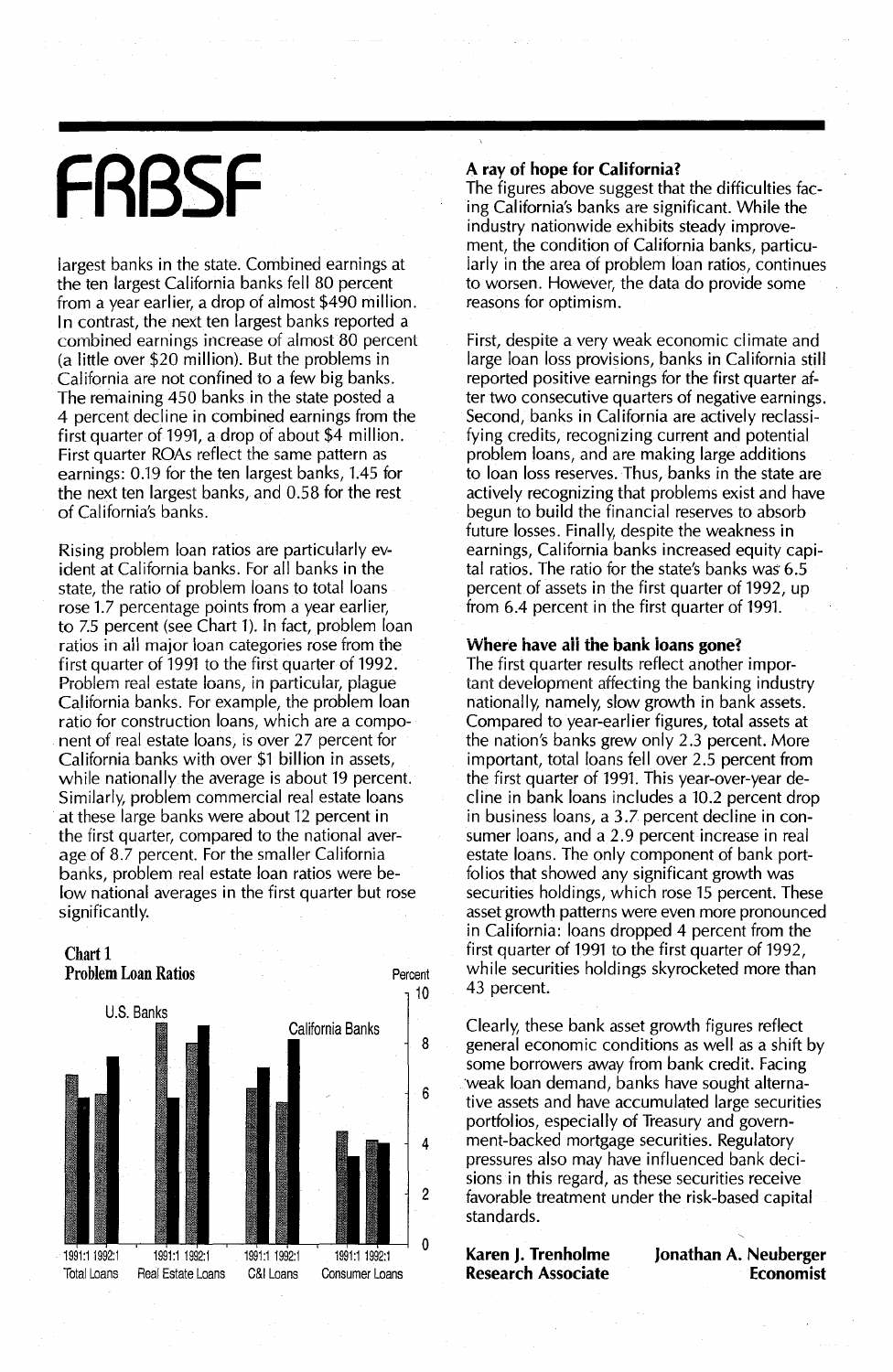### **REGIONAL BANK DATA**

#### MARCH 31, 1992

| (NOT SEASONALLY ADJUSTED, PRELIMINARY DATA)                                            |                                                                                    |                                                            |                                        |                                   |                                             |                                         |                                  |                                  |                                                 |                                  |                                    |
|----------------------------------------------------------------------------------------|------------------------------------------------------------------------------------|------------------------------------------------------------|----------------------------------------|-----------------------------------|---------------------------------------------|-----------------------------------------|----------------------------------|----------------------------------|-------------------------------------------------|----------------------------------|------------------------------------|
|                                                                                        |                                                                                    | DISTRICT                                                   | <b>ALASKA</b>                          | ARIZ.                             | CALIF.                                      | HAWAII                                  | IDAHO                            | <b>NEVADA</b>                    | OREGON                                          | UTAH                             | WASH.                              |
|                                                                                        |                                                                                    | ASSETS AND LIABILITIES -- 5 MILLION (ALL COMMERCIAL BANKS) |                                        |                                   |                                             |                                         |                                  |                                  |                                                 |                                  |                                    |
| <b>ASSETS</b>                                                                          | TOTAL<br><b>FORE I GN</b><br>DOMESTIC                                              | 510,770<br>34,668<br>476,102                               | 4,580<br>- 1<br>4,579                  | N/A<br>35,650                     | 35,650 345,781<br>32,453<br>313,328         | 21,334<br>2,036<br>19,298               | 9,619<br>N/A<br>9,619            | 15,077<br>∴ N/A<br>15,077        | 25,524<br>0<br>25,524                           | 13,937<br>- 110<br>13,827        | 39,268<br>68<br>39,200             |
| <b>LOANS</b>                                                                           | TOTAL<br><b>FOREIGN</b>                                                            | 359,064<br>29,520                                          | 2,013<br>$\sim$ 5.5 $\pm$              | 22,249<br>N/A                     | 248,646<br>28,070                           | 13,287<br>1,385                         | 6,535<br>N/A                     | 10,300<br>N/A                    | 18,066<br>N/A                                   | 8,645<br>N/A                     | 29,325<br>59                       |
|                                                                                        | <b>DOMESTIC</b><br><b>REAL ESTATE</b><br><b>COMMERCIAL</b><br><b>CONSUMER</b>      | 329,545<br>168,204<br>70,842<br>57,459                     | 2,008<br>865<br>685<br>309             | 22,249<br>7,218<br>2,855<br>5,337 | 220,575<br>125,622<br>48,038<br>29,886      | 11,901<br>6,794<br>3,050<br>1,179       | 6,535<br>2,037<br>1,508<br>1,773 | 10,300<br>2,771<br>895<br>5,872  | 18,066<br>6,866<br>4,642<br>3,572               | 8,645<br>3,323<br>1,645<br>3,036 | 29,266<br>12,709<br>7,524<br>6,494 |
|                                                                                        | <b>AGRICULTURE</b><br><b>INTERNATIONAL</b>                                         | 5,448<br>123                                               | - 6<br>N/A                             | 364<br>-7                         | 2,717<br>115                                | 41<br>0                                 | 665<br>N/A                       | -15<br>N/A                       | 443<br>N/A                                      | 154<br>N/A                       | 1,043<br>o                         |
| SECURITIES TOTAL                                                                       | <b>U.S.T.S.</b><br>SECONDARY MARKET<br>OTHER SEC.                                  | 57,702<br>19,227<br>26,748<br>11,726                       | 1,953<br>847<br>592<br>514             | 5,973<br>2,072<br>2,987<br>914    | 30,939<br>9,877<br>15,325<br>5,737          | 4,493<br>2,103<br>1,643<br>747          | 1,767<br>359<br>915<br>493       | 2.253<br>1,075<br>692<br>486     | 3,783<br>1,114<br>1,760<br>909                  | 2,889<br>518<br>1,667<br>703     | 3,652<br>1,262<br>1,167<br>1,223   |
| LIABILITIES TOTAL                                                                      | <b>DOMESTIC</b>                                                                    | 475, 131<br>440,463                                        | 4,003<br>4,003                         | 32,920<br>32,920                  | 323,385<br>290,932                          | 19,865<br>17,830                        | 8,925<br>8,925                   | 13,675<br>13,675                 | 23,369<br>23,369                                | 12,772<br>12,662                 | 36,217<br>36,149                   |
| DEPOSITS                                                                               | TOTAL<br><b>FORE LGN</b><br><b>DOMESTIC</b>                                        | 413,291<br>32,717<br>380,574                               | 3,501<br>- 1<br>3,500                  | 30,309<br>N/A<br>30,309           | 283,670<br>30,709<br>252,961                | 15,648<br>-1,788<br>13,859              | 7,496<br>N/A<br>7,496            | 9,046<br>N/A<br>9,046            | 20,107<br>N/A<br>20,107                         | 10,534<br>110<br>10,424          | 32,980<br>108<br>32,871            |
|                                                                                        | DEMAND<br>TIME AND SAVINGS<br><b>NOW</b><br><b>MMDA</b>                            | 85,945<br>294,629<br>40,084<br>90,434                      | 1,009<br>2,491<br>288<br>547           | 5,178<br>25,131<br>3,281<br>7,367 | 61,086<br>191,875<br>24,793<br>63,581       | 2,248<br>11,611<br>1,470<br>2,046       | 1,224<br>6,271<br>950<br>1,369   | 2,140<br>6,907<br>1,147<br>2,337 | 3,727<br>16,380<br>2,877<br>4,256               | 1,945<br>8,479<br>1,378<br>1,899 | 7,387<br>25,484<br>3,899<br>7,031  |
|                                                                                        | <b>SAVINGS</b><br>SMALL TIME<br>LARGE TIME                                         | 41,437<br>80, 137<br>42,122                                | 565<br>558<br>504                      | 2,829<br>9,840<br>1,796           | 26,420<br>45,880<br>30,992                  | 2,657<br>2,168<br>3,268                 | 763<br>2,627<br>561              | 1,439<br>1,178<br>803            | 1,853<br>6,341<br>1,049                         | 1,187<br>3,208<br>803            | 3,724<br>8,338<br>2,344            |
| OTHER BORROWINGS<br>EQUITY CAPITAL<br>LOAN LOSS RESERVE                                |                                                                                    | 41,061<br>35,639<br>10,783                                 | 459<br>577<br>41                       | 2,078<br>2,730<br>556             | 22,728<br>22,396<br>8,332                   | 3,604<br>1,469<br>212                   | 1,312<br>694<br>96               | 3,861<br>1,402<br>362            | 2,694<br>2,155<br>429                           | 2,027<br>1,165<br>213            | 2,299<br>3,051<br>542              |
| LOAN COMMITTMENTS<br>LOANS SOLD                                                        |                                                                                    | 195,994<br>36,724                                          | 587<br>- 9                             | 18,749<br>228                     | 135,225<br>35,724                           | 5,842<br>267                            | 2,379<br>27                      | 1,752<br>67                      | 9.471<br>206                                    | 6,494<br>32                      | 15,495<br>164                      |
|                                                                                        |                                                                                    | ASSET QUALITY -- PERCENT OF LOANS (LARGE COMMERCIAL BANKS) |                                        |                                   |                                             |                                         |                                  |                                  |                                                 |                                  |                                    |
| NET CHARGEOFFS, TOTAL                                                                  | LOAN LOSS RESERVE (ALL BANKS)<br>REAL ESTATE                                       | 3.00<br>1.40<br>0.79                                       | 2.02<br>0.12<br>$-0.06$                | 2.50<br>1.94<br>1.79              | 3.35<br>1.54<br>0.90                        | 1.60<br>0.20<br>0.00                    | 1.47<br>0.36<br>$-0.03$          | 3.52<br>2.72<br>0.37             | 2.37<br>0.68<br>0.15                            | 2.47<br>1.07<br>0.47             | 1.85<br>0.66<br>0.25               |
|                                                                                        | <b>COMMERCIAL</b><br><b>CONSUMER</b><br><b>AGRICULTURE</b>                         | 1.75<br>3.20<br>0.30                                       | 0.27<br>0.33<br>N/A                    | 6.31<br>2.66<br>-0.44             | 1.87<br>4.03<br>0.39                        | 0.50<br>0.66<br>N/A                     | 0.81<br>0.63<br>0.03             | 1.01<br>4.32<br>N/A              | 1.20<br>1.65<br>0.14                            | 0.74<br>2.17<br>1.87             | 0.70<br>1.24<br>0.39               |
|                                                                                        | PAST DUE & NON-ACCRUAL, TOTAL<br>REAL ESTATE<br>COMMERCIAL                         | 6.35<br>7.82<br>7.22                                       | 5.28<br>5.36<br>5.92                   | 4,15<br>7.58<br>7.63              | 7.45<br>8.71<br>8.17                        | 2.18<br>2.22<br>2.76                    | 2.44<br>3.08<br>2.44             | 5.55<br>6.73<br>6.59             | 4.17<br>5.09<br>5.62                            | 3.38<br>4.71<br>3.15             | 4.16<br>5.76<br>4.10               |
|                                                                                        | <b>CONSUMER</b><br><b>AGRICULTURE</b>                                              | 3.48<br>6.19                                               | 2.92<br>N/A                            | 2.64<br>8.59                      | 4.03<br>7.19                                | 1.92<br>1.19                            | 1.47<br>4.62                     | 5.48<br>0.17                     | 1.67<br>6.37                                    | 2.37<br>3.18                     | 1.92<br>3.85                       |
|                                                                                        |                                                                                    | EARNINGS AND RETURNS -- \$ MILLION, YEAR-TO-DATE           |                                        |                                   |                                             |                                         | (ALL COMMERCIAL BANKS)           |                                  |                                                 |                                  |                                    |
| <b>INCOME</b>                                                                          | <b>TOTAL</b><br><b>INTEREST</b><br><b>FEES &amp; CHARGES</b>                       | 12,475<br>10,002<br>724                                    | 109<br>88<br>6                         | 821<br>655<br>52                  | 8,360<br>6,715<br>495                       | 445<br>400<br>11                        | 223<br>192<br>14                 | 544<br>386<br>-12                | 645<br>509<br>44                                | 357<br>290<br>20                 | 971<br>767<br>70                   |
| <b>EXPENSES</b>                                                                        | <b>TOTAL</b><br><b>INTEREST</b><br>SALARIES<br>LOAN LOSS PROVISION<br><b>OTHER</b> | 11,116<br>4,269<br>2,298<br>1,576<br>2,974                 | 78<br>32<br>23<br>$\overline{z}$<br>22 | 782<br>311<br>158.<br>- 90<br>223 | 7,698<br>2,905<br>- 1,594<br>1,225<br>1,975 | 353<br>193<br>- 79<br>15<br>67          | 180<br>90<br>32<br>- 8<br>51.    | 377<br>91<br>- 59<br>-81<br>166  | 523<br>211<br>152<br>- 46<br>134                | 296<br>122<br>50<br>32<br>92     | 829<br>314<br>191<br>-79<br>244    |
| INCOME BEFORE TAXES<br><b>TAXES</b><br>NET INCOME                                      |                                                                                    | 1,323<br>602<br>737                                        | 31<br>-9<br>21                         | 39<br>- 24<br>- 27                | 627<br>360<br>270                           | 92<br>33<br>59                          | 42<br>15<br>28                   | 167<br>- 56<br>111               | $\sim$ 121<br>41<br>$\overline{\phantom{0}}$ 80 | -61<br>-19<br>42                 | 143<br>- 45<br>98                  |
| <b>ROA (%)</b><br><b>ROE (%)</b><br>NET INTEREST MARGIN (%)<br>NET OVERHEAD MARGIN (%) |                                                                                    | 0.58<br>8.27<br>4.50<br>$-2.32$                            | 1.90<br>14.85<br>5.05<br>$-2.53$       | 0.31<br>3.98<br>3.90<br>$-2.51$   | 4.83<br>4.39<br>$-2.37$                     | $0.31$ 1.17<br>16.17<br>4.08<br>$-2.02$ | 1.17<br>16.05<br>4.27<br>$-2.18$ | 2.96<br>31.56<br>7.90<br>$-1.30$ | 1.26<br>14.92<br>4.67<br>$-2.10$                | 1.25<br>14.51<br>4.96<br>$-2.20$ | 1.01<br>12.84<br>4.68<br>$-2.45$   |
| NUMBER OF BANKS                                                                        | NUMBER OF EMPLOYEES                                                                | 771<br>239,500                                             | - 8                                    | 39                                | 468<br>2,579 18,277 154,699                 | - 19<br>8,350                           | - 22<br>4,893                    | - 19                             | . 51<br>6,125 15,623                            | 54<br>7,137                      | - 91<br>21,817                     |

Opinions expressed in this newsletter do not necessarily reflect the views of the management of the Federal Reserve Bank of San Francisco, or of the Board of Governors of the Federal Reserve System.

Editorial comments may be addressed to the editor or to the author ... Free copies of Federal Reserve publications can be obtained from the Public Information Department, Federal Reserve Bank of San Francisco, P.O. Box 7702, San Francisco 94120. Phone (415) 974-2246, Fax (415) 974-3341.